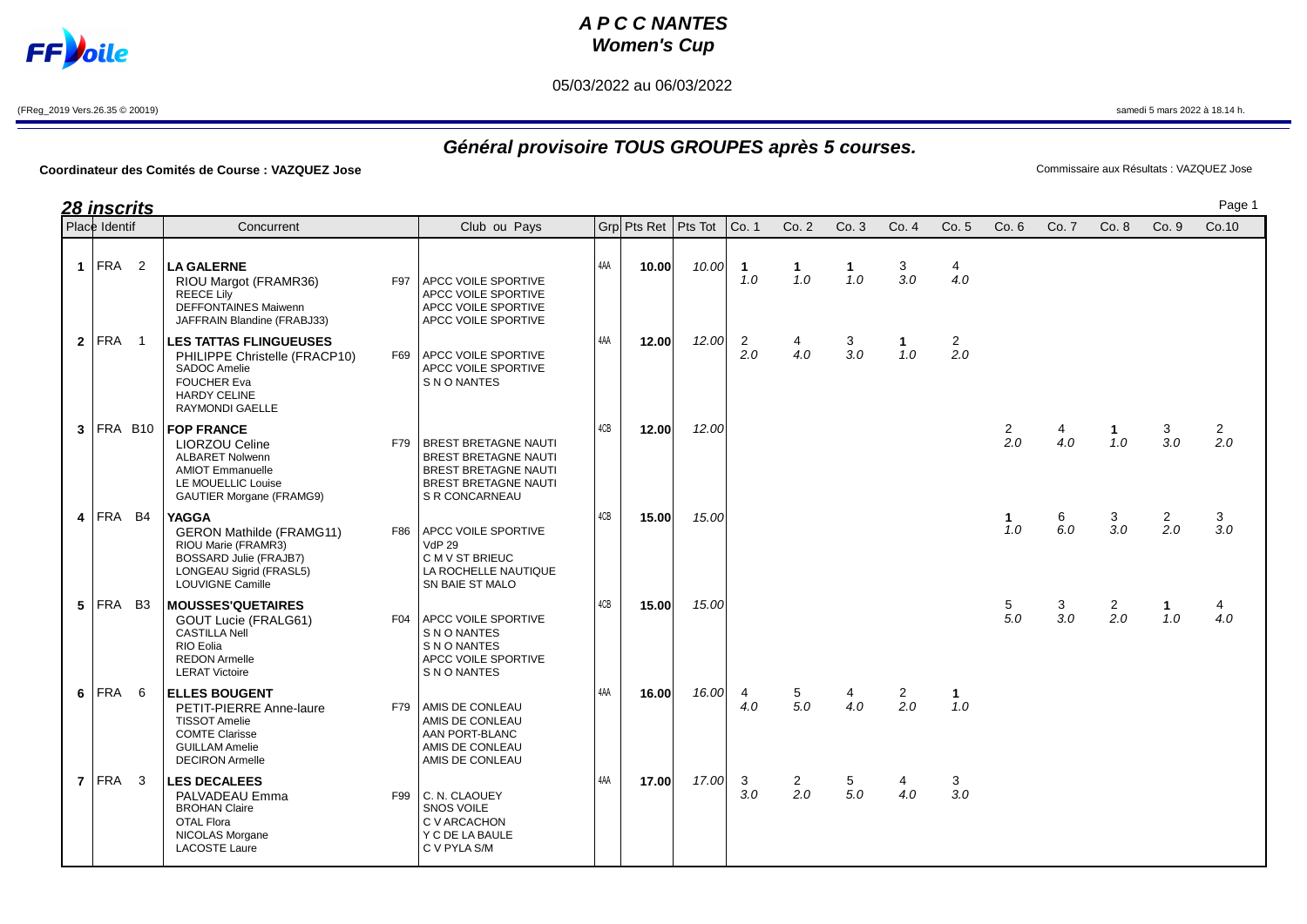women'**s Cup** Page 2 (Page 2 ) Page 2 (Page 2 ) Page 2 (Page 2 ) Page 2 ) Page 2 ) Page 2 ) Page 2 ) Page 2 ) Page 2 ) Page 2 ) Page 2 ) Page 2 ) Page 2 ) Page 2 ) Page 2 ) Page 2 ) Page 2 ) Page 2 ) Page 2 ) Page 2 ) Page

| Place Identif |                         | Concurrent                                                                                                                                                                 | Club ou Pays                                                                                                                       |     | Grp Pts Ret   Pts Tot |       | Co. 1    | Co. 2                 | Co.3                  | Co.4                      | Co. 5                 | Co.6       | Co. 7                 | Co.8       | Co.9                  | Co.10              |
|---------------|-------------------------|----------------------------------------------------------------------------------------------------------------------------------------------------------------------------|------------------------------------------------------------------------------------------------------------------------------------|-----|-----------------------|-------|----------|-----------------------|-----------------------|---------------------------|-----------------------|------------|-----------------------|------------|-----------------------|--------------------|
| 8             | FRA B5                  | <b>COTENTEAM -L'ATELIER GYM</b><br>F80<br><b>ANTHOUARD Muriel</b><br>LE NAGARD Camille<br><b>AGOGUE Julie</b><br><b>COURTAY Morgane</b><br><b>BON Dorothee</b>             | Y C CHERBOURG<br><b>EV CHERBOURG</b><br>Y C CHERBOURG<br>Y C CHERBOURG<br>Y C CHERBOURG                                            | 4CB | 21.00                 | 21.00 |          |                       |                       |                           |                       | 6<br>6.0   | $\mathbf 1$<br>1.0    | 4<br>4.0   | 4<br>4.0              | 6<br>6.0           |
|               | $9$ FRA 7               | <b>HER' ELLES</b><br><b>BOUCHEREAU Claire</b><br>F94<br>ROUSSEL Jessica<br>LEZAN Marie mathilde<br>LAMOLE-GRAVOT Marianne<br><b>GUERIN Lydie</b>                           | Y C GRANVILLE<br>Y C GRANVILLE<br>CRNG DE GRANVILLE<br>Y C GRANVILLE<br>Y C GRANVILLE                                              | 4AA | 25.00                 | 25.00 | 5<br>5.0 | $\overline{7}$<br>7.0 | $\overline{2}$<br>2.0 | 5 <sub>5</sub><br>$5.0\,$ | 6<br>6.0              |            |                       |            |                       |                    |
|               | $10$ FRA 5              | <b>MON ALVEOLE</b><br><b>BALEY Sandrine</b><br>F73<br><b>ANDRE Alix</b><br><b>CHIRON Sophie</b><br><b>RIOM Camille</b><br><b>CRUVEILHIER Astrid</b>                        | APCC VOILE SPORTIVE<br>APCC VOILE SPORTIVE<br>APCC VOILE SPORTIVE<br>APCC VOILE SPORTIVE<br>APCC VOILE SPORTIVE                    | 4AA | 34.00                 | 34.00 | 8<br>8.0 | 3<br>3.0              | 6<br>6.0              | 9<br>9.0                  | 8<br>8.0              |            |                       |            |                       |                    |
|               | 11 FRA $14$             | <b>LES DENTELLES DE CALAIS</b><br><b>VANTORRE Helene</b><br>F83<br>PECHON Albane<br><b>BOUTEILLE Christelle</b><br>MAUBERT Gaelle (FRAGM27)<br>POIRON Laura                | YC du CALAISIS<br>YC du CALAISIS<br>YC du CALAISIS<br>YC du CALAISIS<br>YC du CALAISIS                                             | 4AA | 34.00                 | 34.00 | 6<br>6.0 | 6<br>6.0              | 7<br>7.0              | 8<br>8.0                  | $\overline{7}$<br>7.0 |            |                       |            |                       |                    |
|               | $12$ FRA B14            | <b>BORN IN MINI</b><br><b>SIMON Julie</b><br>F90<br><b>ANDRIEU Cecile</b><br><b>BLONDET Colombine</b><br><b>TASSIN Djemila</b><br><b>CLOUET Helene</b>                     | <b>LTCL</b><br><b>DEAUVILLE YC</b><br><b>LSOVCL</b><br>MACIF CENTRE VOILE                                                          | 4CB | 35.00                 | 35.00 |          |                       |                       |                           |                       | 12<br>12.0 | $\overline{2}$<br>2.0 | 5<br>5.0   | BFD<br>15.0           | 1.<br>1.0          |
|               | $13$ FRA B7             | <b>AGILIT'ELLES BBN</b><br><b>MOURNIAC Sandrine</b><br>F69<br><b>GUILLERM Emmanuelle</b><br>PITEL Alexandra<br><b>RENOTON Gaelle</b><br><b>CHEVILLOTTE Hortense</b>        | <b>BREST BRETAGNE NAUTI</b><br><b>BREST BRETAGNE NAUTI</b><br>BREST BRETAGNE NAUTI<br>BREST BRETAGNE NAUTI<br>LA ROCHELLE NAUTIQUE | 4CB | 41.00                 | 41.00 |          |                       |                       |                           |                       | 9<br>9.0   | 5<br>5.0              | 11<br>11.0 | $\overline{7}$<br>7.0 | 9<br>9.0           |
|               | 14 FRA B6               | <b>WEAVYSES</b><br>PFEIFFER Frederique<br>F59<br><b>BUONANNO Lisbeth</b><br><b>DUBOIS Sophie-caroline</b><br><b>DETTLING Francoise</b><br><b>CAILLOCE Marine</b>           | SNLOCMARIAQUER<br>SNLOCMARIAQUER<br>SNLOCMARIAQUER<br>Océane<br>Y C CARNAC                                                         | 4CB | 41.00                 | 41.00 |          |                       |                       |                           |                       | 14<br>14.0 | 8<br>8.0              | 6<br>6.0   | 6<br>6.0              | $7^{\circ}$<br>7.0 |
|               | $15$ FRA B <sub>2</sub> | <b>J'ZELLES</b><br>F96<br><b>TOUTAIN Juliette</b><br><b>PAYEN Elisabeth</b><br>DE MALEZIEU Alyssia (FRADD61)<br><b>BOSCHIN Louise</b><br><b>TISSOT FAVRE Marion</b>        | Y C CHERBOURG<br>S R HAVRE<br>Y C CHERBOURG<br>Y C CHERBOURG<br>Y C CHERBOURG                                                      | 4CB | 42.00                 | 42.00 |          |                       |                       |                           |                       | 13<br>13.0 | 9<br>9.0              | 7<br>7.0   | 5<br>5.0              | 8<br>8.0           |
|               | $16$ FRA B1             | <b>MARGUERITE ET CIE - HORIZON MIXITE</b><br>ALIPRANDI Chiara<br>F84<br><b>CHUINARD Marie</b><br><b>PALLIER Mathilde</b><br><b>BARRAUD TIMERI</b><br><b>CAUCHOIS Maite</b> | C N LORIENT<br>C N LORIENT<br>C N LORIENT<br>C N LORIENT<br>C N PORNIC                                                             | 4CB | 43.00                 | 43.00 |          |                       |                       |                           |                       | 8<br>8.0   | $\overline{7}$<br>7.0 | 8<br>8.0   | BFD<br>15.0           | 5<br>5.0           |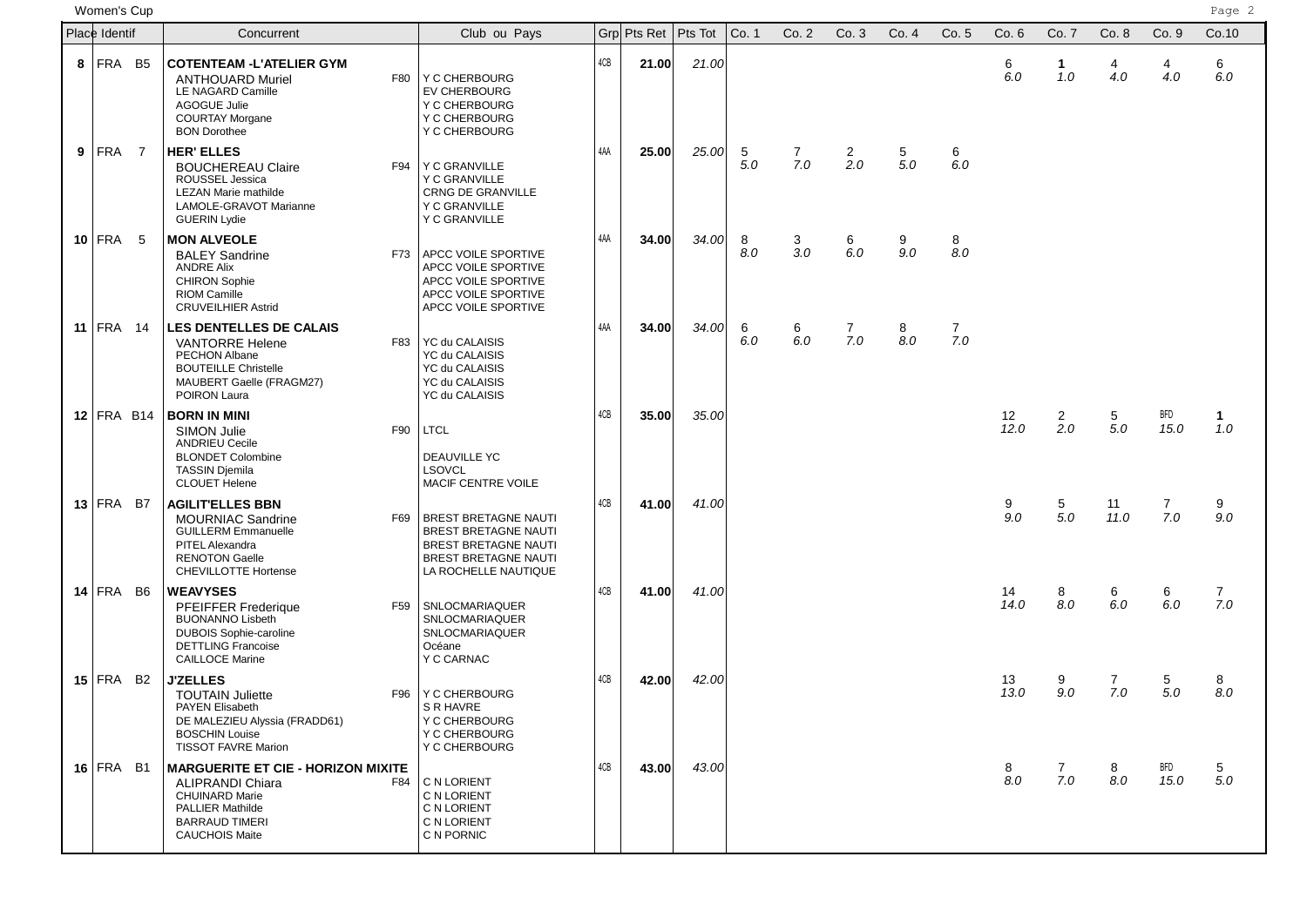women'**s Cup** Page 3 and the page 3 and the page 3 and the page 3 and the page 3 and the page 3 and the page 3 and the page 3 and the page 3 and the page 3 and the page 3 and the page 3 and the page 3 and the page 3 and th

| Place Identif           | Concurrent                                                                                                                                                                  | Club ou Pays                                                                                                                  |     | Grol Pts Ret   Pts Tot |             | Co. 1       | Co. 2       | Co.3        | Co.4                  | Co.5       | Co.6       | Co. 7      | Co.8       | Co.9        | Co.10      |
|-------------------------|-----------------------------------------------------------------------------------------------------------------------------------------------------------------------------|-------------------------------------------------------------------------------------------------------------------------------|-----|------------------------|-------------|-------------|-------------|-------------|-----------------------|------------|------------|------------|------------|-------------|------------|
| $17$ FRA 8              | <b>DROLES DE NORMANDES</b><br><b>AUBLE Solenne</b><br>F99<br>ROUDIL Stephanie<br>RICHE Alexia<br>SAUVE RAPHAELLE<br><b>MAGEN CLAIRE</b>                                     | Caen Yacht Club<br>Caen Yacht Club<br>Caen Yacht Club                                                                         | 4AA | 44.00                  | 44.00       | 9<br>9.0    | 9<br>9.0    | 10<br>10.0  | $\overline{7}$<br>7.0 | 9<br>9.0   |            |            |            |             |            |
| $18$ FRA 12             | <b>LES DEAUVILLAISES</b><br><b>SAITER Jeanne</b><br>F01<br><b>GUERIN Pauline</b><br>MARIE-ERNOUF Louisa-camille<br><b>KEITA Kadiatou</b><br><b>QUESNEY Juliette</b>         | <b>DEAUVILLE YC</b><br><b>DEAUVILLE YC</b><br><b>DEAUVILLE YC</b><br><b>DEAUVILLE YC</b><br><b>DEAUVILLE YC</b>               | 4AA | 47.00                  | 47.00       | 7<br>7.0    | 8<br>8.0    | 9<br>9.0    | 13<br>13.0            | 10<br>10.0 |            |            |            |             |            |
| $19$ FRA B <sub>8</sub> | <b>TVCN AMAZON</b><br><b>REIN Emma</b><br><b>CANAVA Lou</b><br><b>GANACHAUD Mailys</b><br><b>BILLON Julie</b><br><b>BOURGOIS Mathilde</b>                                   | F99   APCC VOILE SPORTIVE<br>APCC VOILE SPORTIVE<br>APCC VOILE SPORTIVE<br>APCC VOILE SPORTIVE<br>A P V PICARDIE              | 4CB | 50.00                  | 50.00       |             |             |             |                       |            | 4<br>4.0   | 13<br>13.0 | 14<br>14.0 | 9<br>9.0    | 10<br>10.0 |
| $20$ FRA B13            | <b>EAU FEMININ</b><br>F84<br><b>PETITBON Emilie</b><br><b>REGNIER Pauline</b><br><b>BAPST Marianick</b><br><b>DUCHENNE Elise</b><br><b>VROMANDT Celine</b>                  | <b>APCC VOILE SPORTIVE</b><br>APCC VOILE SPORTIVE<br>APCC VOILE SPORTIVE<br>APCC VOILE SPORTIVE<br>APCC VOILE SPORTIVE        | 4CB | 52.00                  | 52.00       |             |             |             |                       |            | 3<br>3.0   | 12<br>12.0 | 9<br>9.0   | BFD<br>15.0 | 13<br>13.0 |
| $21$ FRA B12            | 5 EN SEINE<br><b>GRATACOS Nicole</b><br><b>BECKMANN Anais</b><br>RICCI Ida<br><b>MAXIMIN Celia</b><br><b>LATOUCHE Anne-lise</b>                                             | F56 SR HAVRE<br>S R HAVRE<br>S R HAVRE<br>S R HAVRE<br><b>MER AMITIE</b>                                                      | 4CB | 53.00                  | 53.00       |             |             |             |                       |            | 11<br>11.0 | 10<br>10.0 | 12<br>12.0 | 8<br>8.0    | 12<br>12.0 |
| $22$ FRA B11            | <b>MELI-MELA BRETON</b><br><b>CORMOULS-HOULES Charlotte</b><br>F96<br><b>LAFFARGUE Charlotte</b><br><b>MOULIN NINA</b><br>DE FLEURIAN Claire victoire<br><b>BEAUGE Anne</b> | C N LORIENT<br>C N LORIENT<br>SN BAIE ST MALO<br>C N LORIENT<br>S N LARMOR PLAGE                                              | 4CB | 57.00                  | 57.00       |             |             |             |                       |            | 10<br>10.0 | 11<br>11.0 | 10<br>10.0 | BFD<br>15.0 | 11<br>11.0 |
| $23$ FRA 10             | <b>LA BRIGADE DU KIFF</b><br><b>LEGENDRE Marine</b><br>F89<br><b>GIRAUD Marion</b><br>PAPOUNAUD Clelia<br><b>CHATAIGNE Mathilde</b><br><b>RICARD Marie aimee</b>            | <b>APCC VOILE SPORTIVE</b><br>APCC VOILE SPORTIVE<br><b>APCC VOILE SPORTIVE</b><br>APCC VOILE SPORTIVE<br>APCC VOILE SPORTIVE | 4AA | 61.00                  | 61.00       | DNF<br>15.0 | DNF<br>15.0 | DNF<br>15.0 | 11<br>11.0            | 5<br>5.0   |            |            |            |             |            |
| $24$ FRA 4              | <b>LES CANOUBIERES</b><br>F70<br><b>GAIGI Hind</b><br><b>YOU Dorothee</b><br>VANIER Anne-marine<br>CASABIANCA Barbara<br>SINOU Elodie                                       | U.N.M.<br>U.N.M.<br>S. N. M.<br>Y C Sablettes<br>U.N.M.                                                                       | 4AA | 62.00                  | 62.00       | DNF<br>15.0 | DNF<br>15.0 | DNF<br>15.0 | 6<br>6.0              | 11<br>11.0 |            |            |            |             |            |
| $25$ FRA 9              | <b>LES LIONNES DU CNBPP</b><br><b>AUBRET Celine</b><br>F80<br><b>GODFROY Marine</b><br><b>ULLIAC Rozen</b><br><b>LETEMPLE Celine</b><br><b>HERBAUT Annaig</b>               | CNBPP<br>CNBPP<br>CNBPP<br>CNBPP<br>CNBPP                                                                                     | 4AA | 62.00                  | $62.00$ DNF | 15.0        | DNF<br>15.0 | 8<br>8.0    | 12<br>12.0            | 12<br>12.0 |            |            |            |             |            |